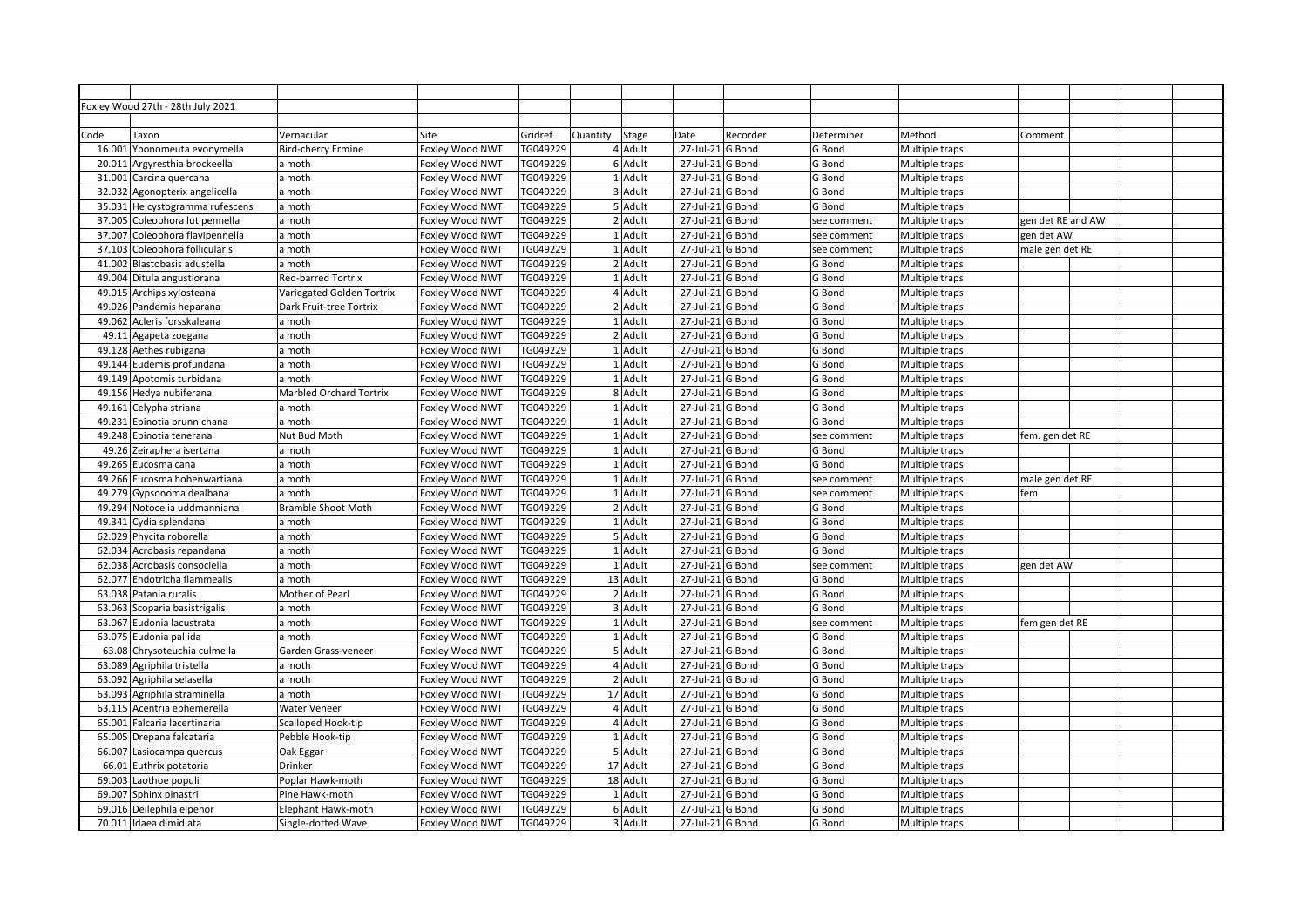|                                                                            |                                             |                                    | TG049229             | 2 Adult   |                                         |                          |                       |                     |                       |  |  |
|----------------------------------------------------------------------------|---------------------------------------------|------------------------------------|----------------------|-----------|-----------------------------------------|--------------------------|-----------------------|---------------------|-----------------------|--|--|
| 70.013 Idaea biselata<br>70.016 Idaea aversata                             | Small Fan-footed Wave<br><b>Riband Wave</b> | Foxley Wood NWT<br>Foxley Wood NWT | TG049229             | 9 Adult   | 27-Jul-21 G Bond<br>$27$ -Jul-21 G Bond |                          | G Bond                | Multiple traps      |                       |  |  |
|                                                                            |                                             |                                    | TG049229             | 2 Adult   |                                         |                          | G Bond                | Multiple traps      |                       |  |  |
| 70.025 Scopula immutata<br>70.036 Cyclophora punctaria                     | Lesser Cream Wave<br>Maiden's Blush         | Foxley Wood NWT                    |                      | 3 Adult   | 27-Jul-21 G Bond                        |                          | G Bond                | Multiple traps      |                       |  |  |
|                                                                            |                                             | Foxley Wood NWT                    | TG049229<br>TG049229 | $1$ Adult | 27-Jul-21 G Bond                        |                          | G Bond                | Multiple traps      |                       |  |  |
| 70.045 Scotopteryx chenopodiata                                            | Shaded Broad-bar                            | Foxley Wood NWT                    |                      |           | 27-Jul-21 G Bond                        |                          | G Bond                | Multiple traps      |                       |  |  |
| 70.074 Hydriomena furcata                                                  | July Highflyer                              | Foxley Wood NWT                    | TG049229             | 35 Adult  | 27-Jul-21 G Bond                        |                          | G Bond                | Multiple traps      |                       |  |  |
| 70.094 Ecliptopera silaceata                                               | Small Phoenix                               | Foxley Wood NWT                    | TG049229             | 1 Adult   | 27-Jul-21 G Bond                        |                          | G Bond                | Multiple traps      |                       |  |  |
| 70.207 Lomaspilis marginata                                                | Clouded Border                              | Foxley Wood NWT                    | TG049229             | 12 Adult  | 27-Jul-21 G Bond                        |                          | G Bond                | Multiple traps      |                       |  |  |
| 70.227 Epione repandaria                                                   | <b>Bordered Beauty</b>                      | Foxley Wood NWT                    | TG049229             | 1 Adult   | 27-Jul-21 G Bond                        |                          | G Bond                | Multiple traps      |                       |  |  |
| 70.239 Selenia tetralunaria                                                | Purple Thorn                                | Foxley Wood NWT                    | TG049229             | 2 Adult   | 27-Jul-21 G Bond                        |                          | G Bond                | Multiple traps      |                       |  |  |
| 70.241 Crocallis elinguaria                                                | <b>Scalloped Oak</b>                        | Foxley Wood NWT                    | TG049229             | 3 Adult   | 27-Jul-21 G Bond                        |                          | G Bond                | Multiple traps      |                       |  |  |
| 70.252 Biston betularia                                                    | Peppered Moth                               | Foxley Wood NWT                    | TG049229             | $1$ Adult | 27-Jul-21 G Bond                        |                          | G Bond                | Multiple traps      |                       |  |  |
| 70.27 Ectropis bistortata                                                  | Engrailed                                   | Foxley Wood NWT                    | TG049229             | 6 Adult   | 27-Jul-21 G Bond                        |                          | G Bond                | Multiple traps      |                       |  |  |
| 70.277 Cabera pusaria                                                      | Common White Wave                           | Foxley Wood NWT                    | TG049229             | 1 Adult   | 27-Jul-21 G Bond                        |                          | G Bond                | Multiple traps      |                       |  |  |
| 70.299 Geometra papilionaria                                               | Large Emerald                               | Foxley Wood NWT                    | TG049229             | 3 Adult   | 27-Jul-21 G Bond                        |                          | G Bond                | Multiple traps      |                       |  |  |
| 70.305 Hemithea aestivaria                                                 | Common Emerald                              | Foxley Wood NWT                    | TG049229             | 2 Adult   | 27-Jul-21 G Bond                        |                          | G Bond                | Multiple traps      |                       |  |  |
| 71.018 Pheosia gnoma                                                       | <b>Lesser Swallow Prominent</b>             | Foxley Wood NWT                    | TG049229             | 1 Adult   | 27-Jul-21 G Bond                        |                          | G Bond                | Multiple traps      |                       |  |  |
| 71.02 Pterostoma palpina                                                   | Pale Prominent                              | Foxley Wood NWT                    | TG049229             | 4 Adult   | 27-Jul-21 G Bond                        |                          | G Bond                | Multiple traps      |                       |  |  |
| 71.025 Phalera bucephala                                                   | Buff-tip                                    | Foxley Wood NWT                    | TG049229             | 2 Adult   | 27-Jul-21 G Bond                        |                          | G Bond                | Multiple traps      |                       |  |  |
| 72.01 Lymantria monacha                                                    | <b>Black Arches</b>                         | Foxley Wood NWT                    | TG049229             | 46 Adult  | 27-Jul-21 G Bond                        |                          | G Bond                | Multiple traps      |                       |  |  |
| 72.012 Euproctis chrysorrhoea                                              | Brown-tail                                  | Foxley Wood NWT                    | TG049229             | 3 Adult   | 27-Jul-21 G Bond                        |                          | G Bond                | Multiple traps      |                       |  |  |
| 72.013 Euproctis similis                                                   | Yellow-tail                                 | Foxley Wood NWT                    | TG049229             | 7 Adult   | 27-Jul-21 G Bond                        |                          | G Bond                | Multiple traps      |                       |  |  |
| 72.024 Phragmatobia fuliginosa                                             | <b>Ruby Tiger</b>                           | Foxley Wood NWT                    | TG049229             | 5 Adult   | 27-Jul-21 G Bond                        |                          | G Bond                | Multiple traps      |                       |  |  |
| 72.035 Miltochrista miniata                                                | Rosy Footman                                | Foxley Wood NWT                    | TG049229             | 26 Adult  | 27-Jul-21 G Bond                        |                          | G Bond                | Multiple traps      |                       |  |  |
| 72.037 Thumatha senex                                                      | Round-winged Muslin                         | Foxley Wood NWT                    | TG049229             | 2 Adult   | 27-Jul-21 G Bond                        |                          | G Bond                | Multiple traps      |                       |  |  |
| 72.043 Eilema depressa                                                     | <b>Buff Footman</b>                         | Foxley Wood NWT                    | TG049229             | 1 Adult   | 27-Jul-21 G Bond                        |                          | G Bond                | Multiple traps      |                       |  |  |
| 72.044 Eilema griseola                                                     | Dingy Footman                               | Foxley Wood NWT                    | TG049229             | 0 Adult   | 27-Jul-21 G Bond                        |                          | G Bond                | Multiple traps      |                       |  |  |
| 72.045 Eilema lurideola                                                    | Common Footman                              | Foxley Wood NWT                    | TG049229             | 0 Adult   | 27-Jul-21 G Bond                        |                          | G Bond                | Multiple traps      |                       |  |  |
| 72.046 Eilema complana                                                     | Scarce Footman                              | Foxley Wood NWT                    | TG049229             | 5 Adult   | 27-Jul-21 G Bond                        |                          | G Bond                | Multiple traps      |                       |  |  |
| 72.055 Herminia grisealis                                                  | Small Fan-foot                              | Foxley Wood NWT                    | TG049229             | 1 Adult   | 27-Jul-21 G Bond                        |                          | G Bond                | Multiple traps      |                       |  |  |
| 72.061 Schrankia costaestrigalis                                           | Pinion-streaked Snout                       | Foxley Wood NWT                    | TG049229             | 1 Adult   | 27-Jul-21 G Bond                        |                          | G Bond                | Multiple traps      |                       |  |  |
| 72.069 Laspeyria flexula                                                   | Beautiful Hook-tip                          | Foxley Wood NWT                    | TG049229             | 2 Adult   | 27-Jul-21 G Bond                        |                          | G Bond                | Multiple traps      |                       |  |  |
| 73.017 Autographa jota                                                     | Plain Golden Y                              | Foxley Wood NWT                    | TG049229             | 1 Adult   | 27-Jul-21 G Bond                        |                          | G Bond                | Multiple traps      |                       |  |  |
| 73.024 Deltote pygarga                                                     | Marbled White Spot                          | Foxley Wood NWT                    | TG049229             | 1 Adult   | 27-Jul-21 G Bond                        |                          | G Bond                | Multiple traps      |                       |  |  |
| 73.032 Colocasia coryli                                                    | Nut-tree Tussock                            | Foxley Wood NWT                    | TG049229             | 13 Adult  | $27$ -Jul-21 G Bond                     |                          | G Bond                | Multiple traps      |                       |  |  |
| 73.096 Hoplodrina octogenaria                                              | Uncertain                                   | Foxley Wood NWT                    | TG049229             | 8 Adult   | 27-Jul-21 G Bond                        |                          | G Bond                | Multiple traps      |                       |  |  |
| 73.137 Arenostola phragmitidis                                             | Fen Wainscot                                | Foxley Wood NWT                    | TG049229             | 1 Adult   | 27-Jul-21 G Bond                        |                          | G Bond                | Multiple traps      |                       |  |  |
| 73.145 Photedes fluxa                                                      | Mere Wainscot                               | Foxley Wood NWT                    | TG049229             | 10 Adult  | 27-Jul-21 G Bond                        |                          | G Bond                | Multiple traps      |                       |  |  |
| 73.147 Photedes minima                                                     | <b>Small Dotted Buff</b>                    | Foxley Wood NWT                    | TG049229             | 7 Adult   | 27-Jul-21 G Bond                        |                          | G Bond                | Multiple traps      |                       |  |  |
| 73.16 Apamea scolopacina                                                   | Slender Brindle                             | Foxley Wood NWT                    | TG049229             | 2 Adult   | 27-Jul-21 G Bond                        |                          | G Bond                | Multiple traps      |                       |  |  |
| 73.162 Apamea monoglypha                                                   | Dark Arches                                 | Foxley Wood NWT                    | TG049229             | 2 Adult   | 27-Jul-21 G Bond                        |                          | G Bond                | Multiple traps      |                       |  |  |
| 73.216 Cosmia trapezina                                                    | Dun-bar                                     | Foxley Wood NWT                    | TG049229             | 15 Adult  | 27-Jul-21 G Bond                        |                          | G Bond                | Multiple traps      |                       |  |  |
| 73.22 Brachylomia viminalis                                                | Minor Shoulder-knot                         | Foxley Wood NWT                    | TG049229             | 37 Adult  | 27-Jul-21 G Bond                        |                          | G Bond                | Multiple traps      |                       |  |  |
| 73.289 Mythimna pudorina                                                   | <b>Striped Wainscot</b>                     | Foxley Wood NWT                    | TG049229             | $1$ Adult | 27-Jul-21 G Bond                        |                          | G Bond                | Multiple traps      |                       |  |  |
| 73.293 Mythimna impura                                                     | <b>Smoky Wainscot</b>                       | Foxley Wood NWT                    | TG049229             | 7 Adult   | 27-Jul-21 G Bond                        |                          | G Bond                | Multiple traps      |                       |  |  |
| 73.298 Mythimna ferrago                                                    | Clay                                        | Foxley Wood NWT                    | TG049229             | $1$ Adult | 27-Jul-21 G Bond                        |                          | G Bond                | Multiple traps      |                       |  |  |
| 73.348 Noctua janthe                                                       | Lesser Broad-bordered Yellow                | Foxley Wood NWT                    | TG049229             | 1 Adult   | $27$ -Jul-21 G Bond                     |                          | G Bond                | Multiple traps      |                       |  |  |
| 73.361 Xestia triangulum                                                   | Double Square-spot                          | Foxley Wood NWT                    | TG049229             | 3 Adult   | 27-Jul-21 G Bond                        |                          | G Bond                | Multiple traps      |                       |  |  |
| Mesapamea secalis agg.                                                     | Common Rustic agg                           | Foxley Wood NWT                    | TG049229             | 2 Adult   | 27-Jul-21 G Bond                        |                          | G Bond                | Multiple traps      |                       |  |  |
| Cnephasia sp.                                                              | Cnephasia species                           | Foxley Wood NWT                    | TG049229             | 8 Adult   | 27-Jul-21 G Bond                        |                          | G Bond                | Multiple traps      |                       |  |  |
| Yponomeuta padella/malinellus/Yponomeuta padella/malinellu Foxley Wood NWT |                                             |                                    | TG049229             | 2 Adult   | $27$ -Jul-21 G Bond                     |                          | G Bond                | Multiple traps      |                       |  |  |
| 4.002 Stigmella lapponica                                                  | a moth                                      | Foxley Wood NWT                    | TG049229             | $0$ Mine  |                                         | 28-Jul-21 Stewart Wright | <b>Stewart Wright</b> | Daytime observation | mines on Silver Birch |  |  |
|                                                                            |                                             |                                    |                      |           |                                         |                          |                       |                     |                       |  |  |